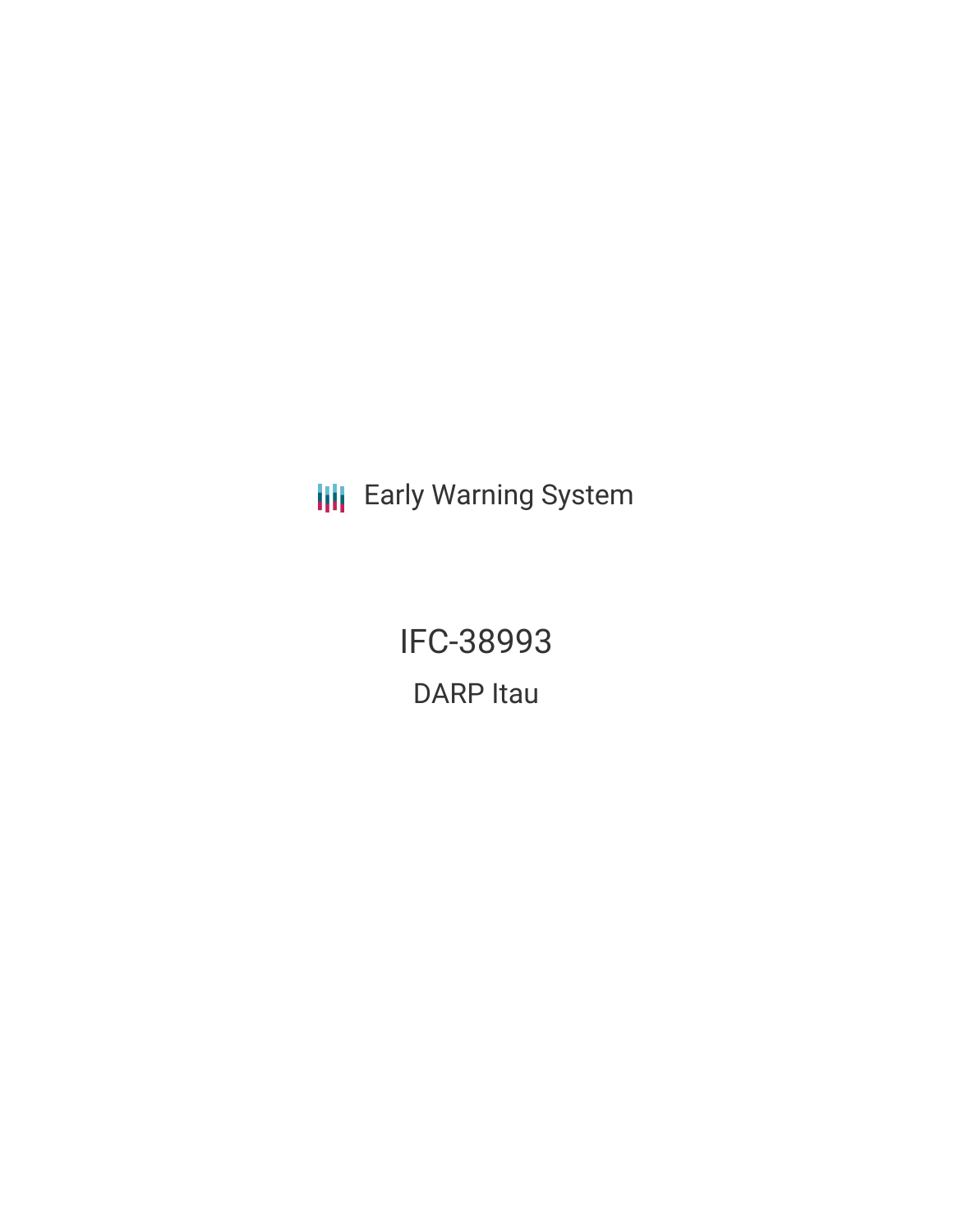# **Quick Facts**

| <b>Countries</b>               | Brazil                                  |
|--------------------------------|-----------------------------------------|
| <b>Financial Institutions</b>  | International Finance Corporation (IFC) |
| <b>Status</b>                  | Proposed                                |
| <b>Bank Risk Rating</b>        | FI                                      |
| <b>Voting Date</b>             | 2017-04-30                              |
| <b>Borrower</b>                | DARP SPV Itau                           |
| <b>Sectors</b>                 | Finance                                 |
| <b>Investment Type(s)</b>      | Equity                                  |
| <b>Investment Amount (USD)</b> | \$200.00 million                        |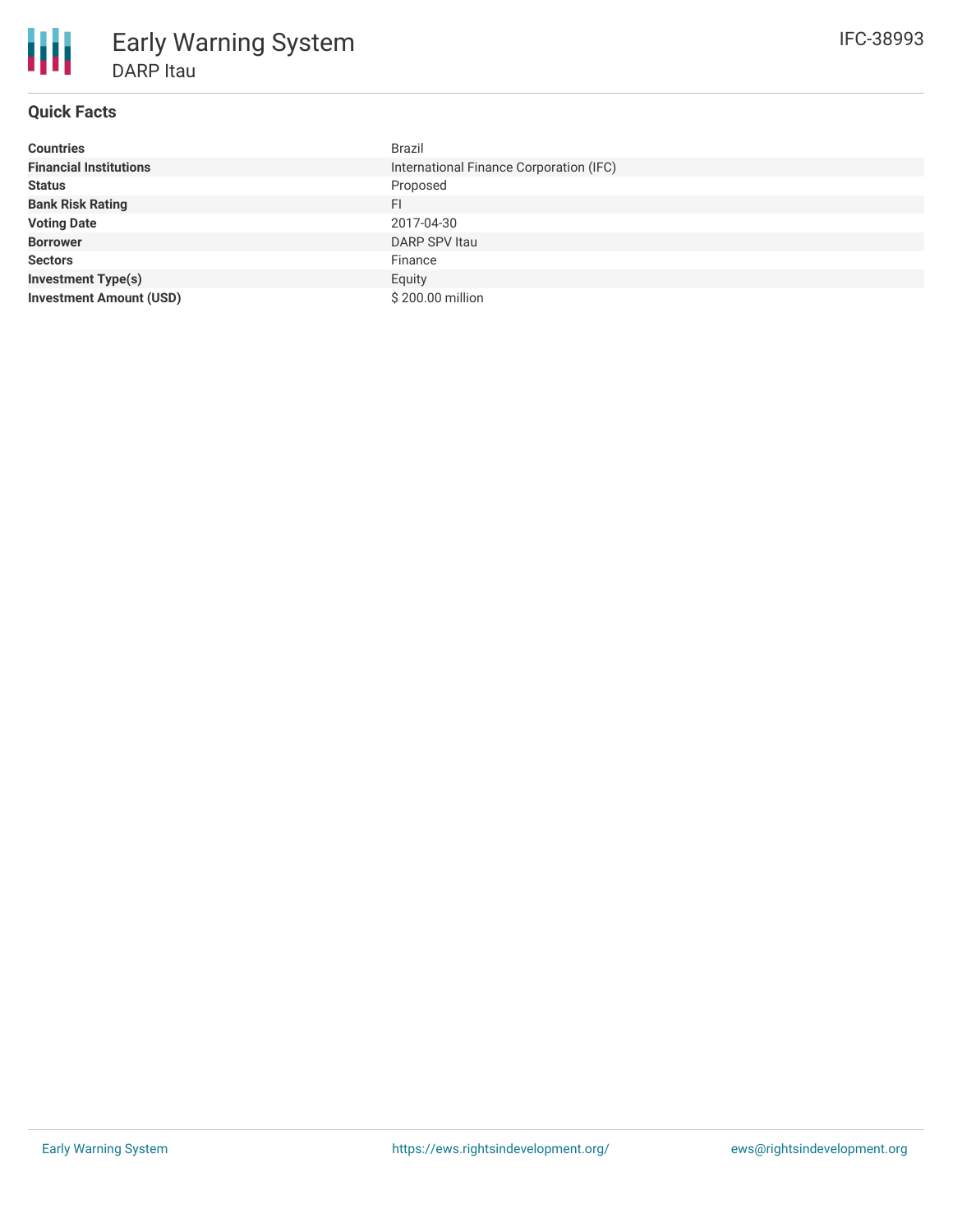

## **Project Description**

The Project consists of an IFC investment of up to US\$200 million to acquire non-performing loans or distressed assets (Portfolios) sold by Itaú Unibanco S.A. ("Itaú") in Brazil. For this purpose, Itaú and IFC will be co-investors in a special purpose vehicle ("SPV"). Recovery do Brasil Consultoria S.A. (the "Company" or "Recovery"), market leader in asset resolution, will service the Portfolios acquired.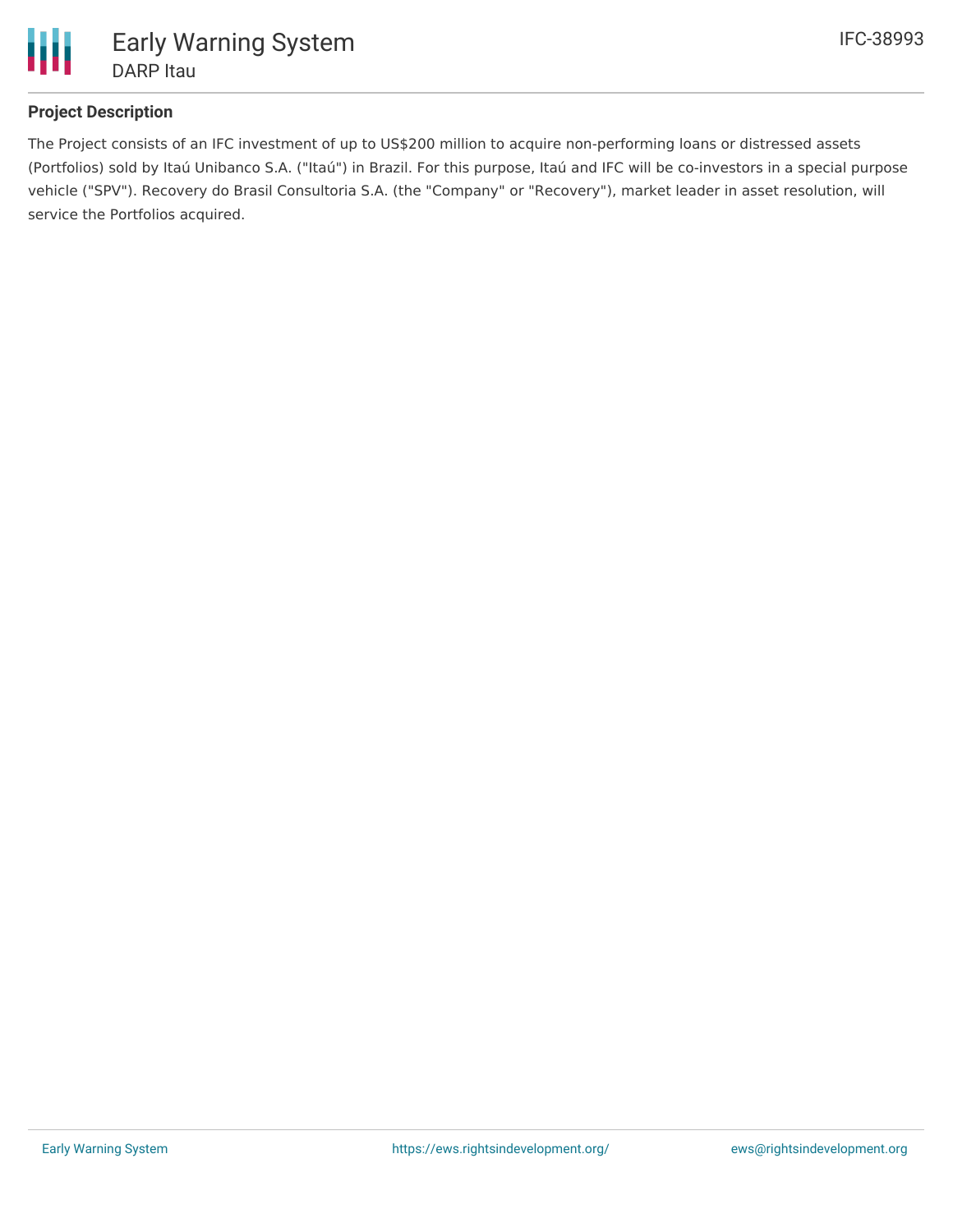## **People Affected By This Project**

- Economic Development. The Project will continue to support the development of the non-performing loans or distressed assets market in Brazil. So far, IFC's DARP investments through the existing platform have (i) allowed Brazilian banks to offload in excess of BRL30 billion face value non-performing loans or distressed assets, and (ii) built infrastructure for distressed assets ("DA") resolution in Brazil.

- Access to Finance. The Project will continue to facilitate the normalization of obligations of households and SMEs, preventing a large number of them from losing their assets, regaining access to formal credit, and preserving jobs.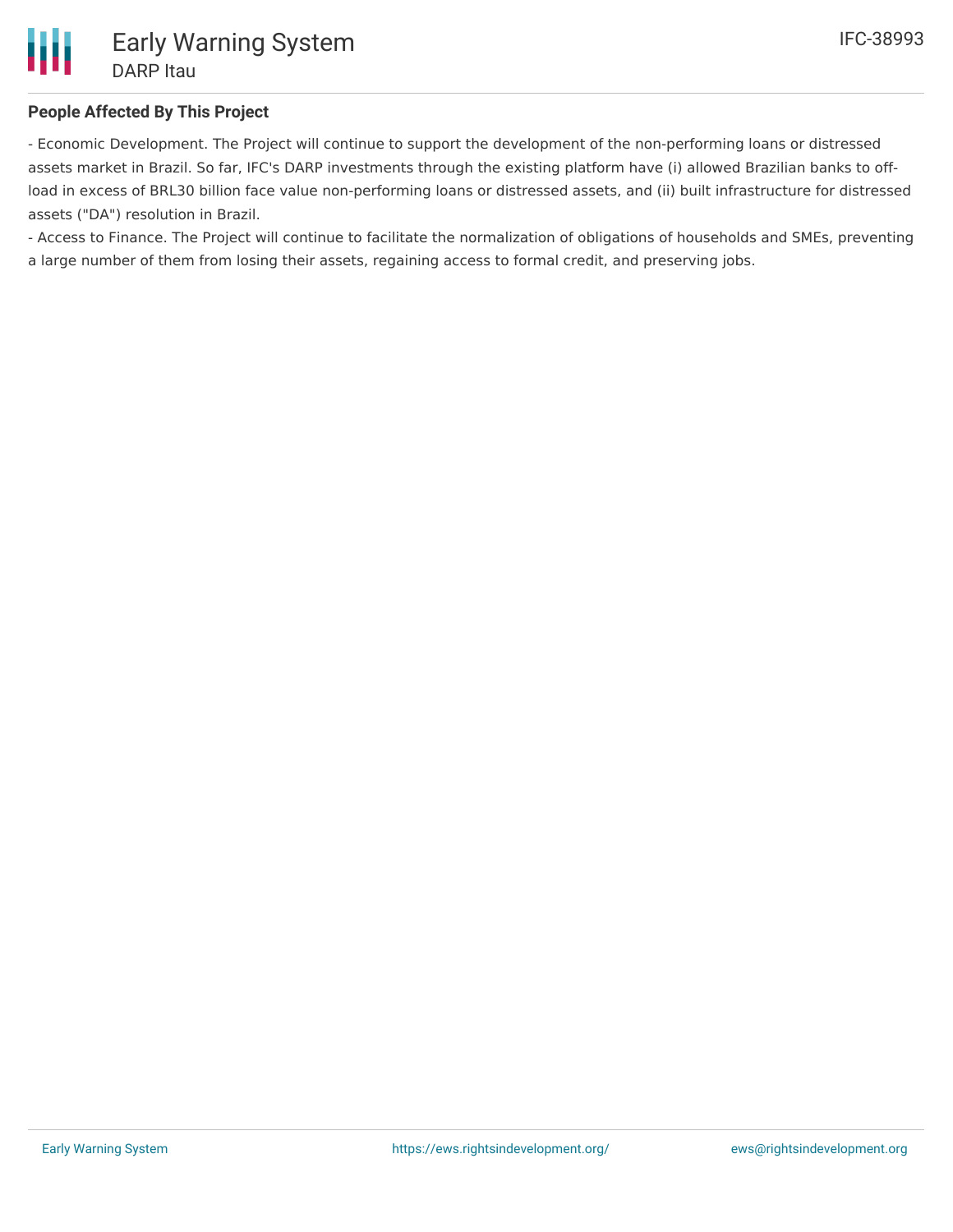

#### **Investment Description**

• International Finance Corporation (IFC)

The proposed project consists of an IFC investment of up to US\$200 million, in the form of debt and equity, earmarked at financing the acquisition of Portfolios originated by Itaú.